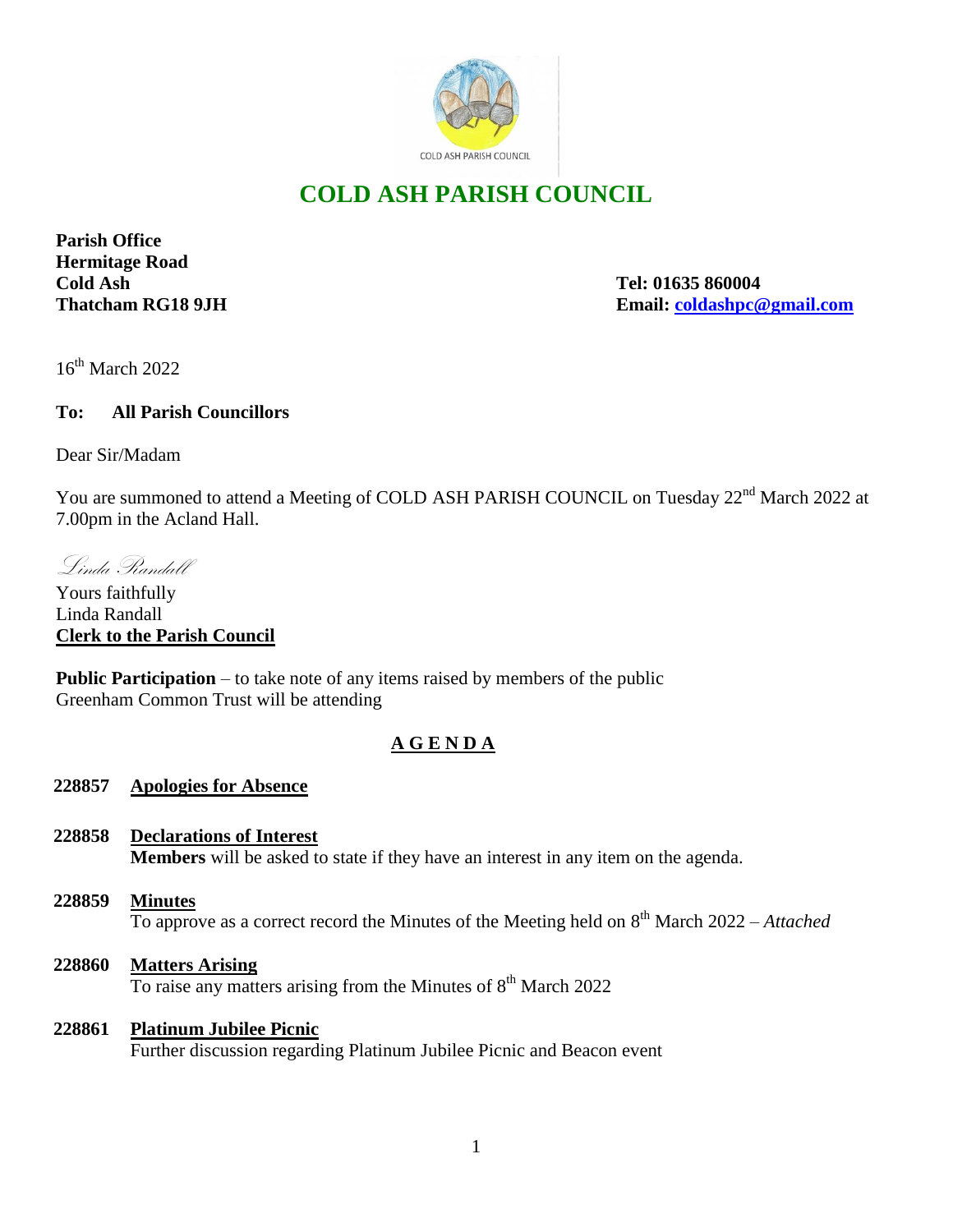#### **228862 Street Furniture**

Members to discuss replacing old noticeboards and dog bins.

#### **228863 Annual Parish Meeting**

Councillors discuss and agree agenda.

**228864 Parish Council Facebook page** Councillors discuss and agree to a Parish Council Facebook page

#### **228865 WAG Usage**

Members to agree to the use of the WAG for an Easter event

- **228866 Recreation Ground Usage** Members to agree to use of Recreation Ground
- **228867 NDP Update** Update from NDP Steering Group
- **228868 Finance update** Members to note additional payments for March 2022

#### **228869 Planning Matters**

 *If members of the Public would like to comment on an application they should check the advice on our website:-*

<https://coldashpc.org.uk/the-council/planning/>

#### **a) Planning:-**

**22/00381/HOUSE** Wyldwood Bucklebury Alley - *Retrospective Householder application for the erection of decking*

**22/00380/HOUSE** Wyldwood Bucklebury Alley - *Retrospective: Householder application for the erection of a detached domestic storage shed (outbuilding) (retrospective).*

**22/00378/HOUSE** Wyldwood Bucklebury Alley - *Retrospective application for the erection of a detached home office and games room (outbuilding)*

#### **b) Decisions**:-

**22/00061/HOUSE** 4 Laud Close Newbury RG14 2SL -Two storey side extension extending into the rear of the existing garden. **REFUSED** *Previous Parish Council Comments - No Objection – Unanimous Comments – Cold Ash Parish Council request that the Planning Officer consults with the Highways Officer to check how close proposed extension is to the public footpath.*

**21/03241/HOUSE** 6 Sewell Close Cold Ash *- Single storey extension and Alterations to provide accessible accommodation.* **APPROVED** *– Previous Parish Council Comments - No Objection – Unanimous*